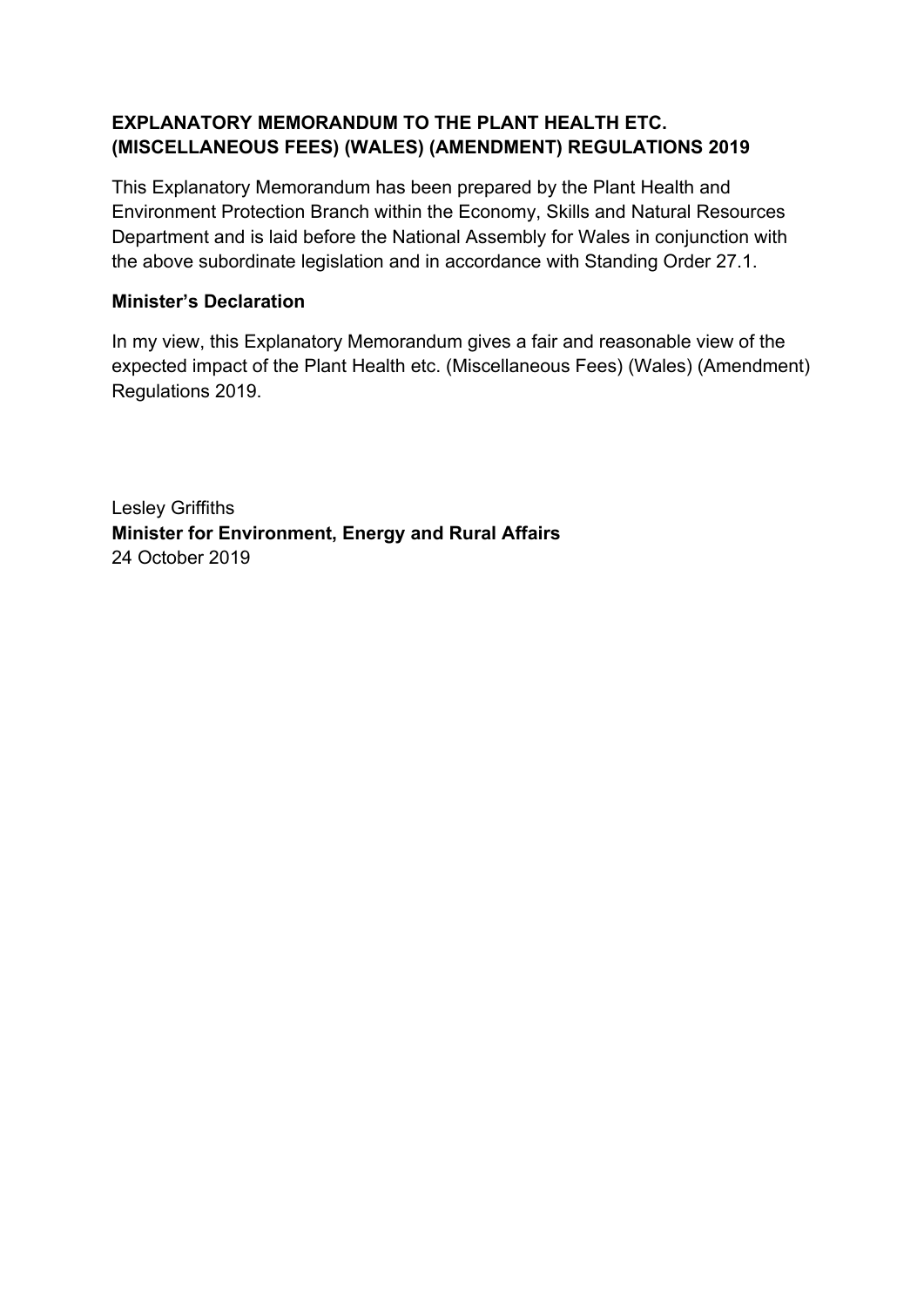## **1. Description**

These Regulations amend the Plant Health (Export Certification) (Wales) Order 2006 (the "2006 Order") which specify fees for export certification services. They also amend the Plant Health etc. (Fees) (Wales) Regulations 2018 (the "2018 Regulations") which specify fees payable to the Welsh Ministers in relation to plant health services and the certification of seed potatoes and fruit plants and fruit plant propagating material.

# **2. Matters of special interest to the Constitutional and Legislative Affairs Committee**

There are no matters of special interest to the Constitutional and Legislative Affairs **Committee.** 

# **3. Legislative background**

These Regulations are made, in part, under powers conferred on the Welsh Ministers by sections 3(1) and 4A of the Plant Health Act 1967. The Welsh Ministers are the competent authority for Wales for the purposes of the Act pursuant to section 1(2) of the Act as amended by the Natural Resources Body for Wales (Functions) Order 2013. Section 3(1) provides the power to make provision in an Order which is considered expedient for preventing the spread of pests in Great Britain or the conveyance of pests by articles exported from Great Britain. Section 4A provides the power to make provision imposing reasonable fees or charges in connection with import and export licences and certificates.

These Regulations are also made, in part, in exercise of powers in section 56(1) and (2) of the Finance Act 1973 – those powers are conferred on the Welsh Ministers by virtue of section 59(5) of the Government of Wales Act 2006. The powers permit the Welsh Ministers to make regulations which require the payment of fees or other charges for the provision of any services or facilities or the issue of any authorisation, certificate or other document, in pursuance of any EU obligation.

Council Directive 2000/29/EC on protective measures against the introduction into the EU of organisms harmful to plants or plant products and against their spread within the EU ("the Plant Health Directive") establishes the EU plant health regime. It contains measures to be taken in order to prevent the introduction into, and spread within, the EU of serious pests and diseases of plants and plant produce. The Plant Health Directive is implemented in Wales, for non-forestry matters, by the Plant Health (Wales) Order 2018. Similar but separate legislation operates in England, Scotland and Northern Ireland.

Article 13d of the Plant Health Directive requires Member States to recover the cost of the import inspections required by the Directive through fees. The 2018 Regulations implement that requirement in Wales. The Plant Health Directive, as amended, (Article 13a(2)), also contains a procedure for reducing the rate of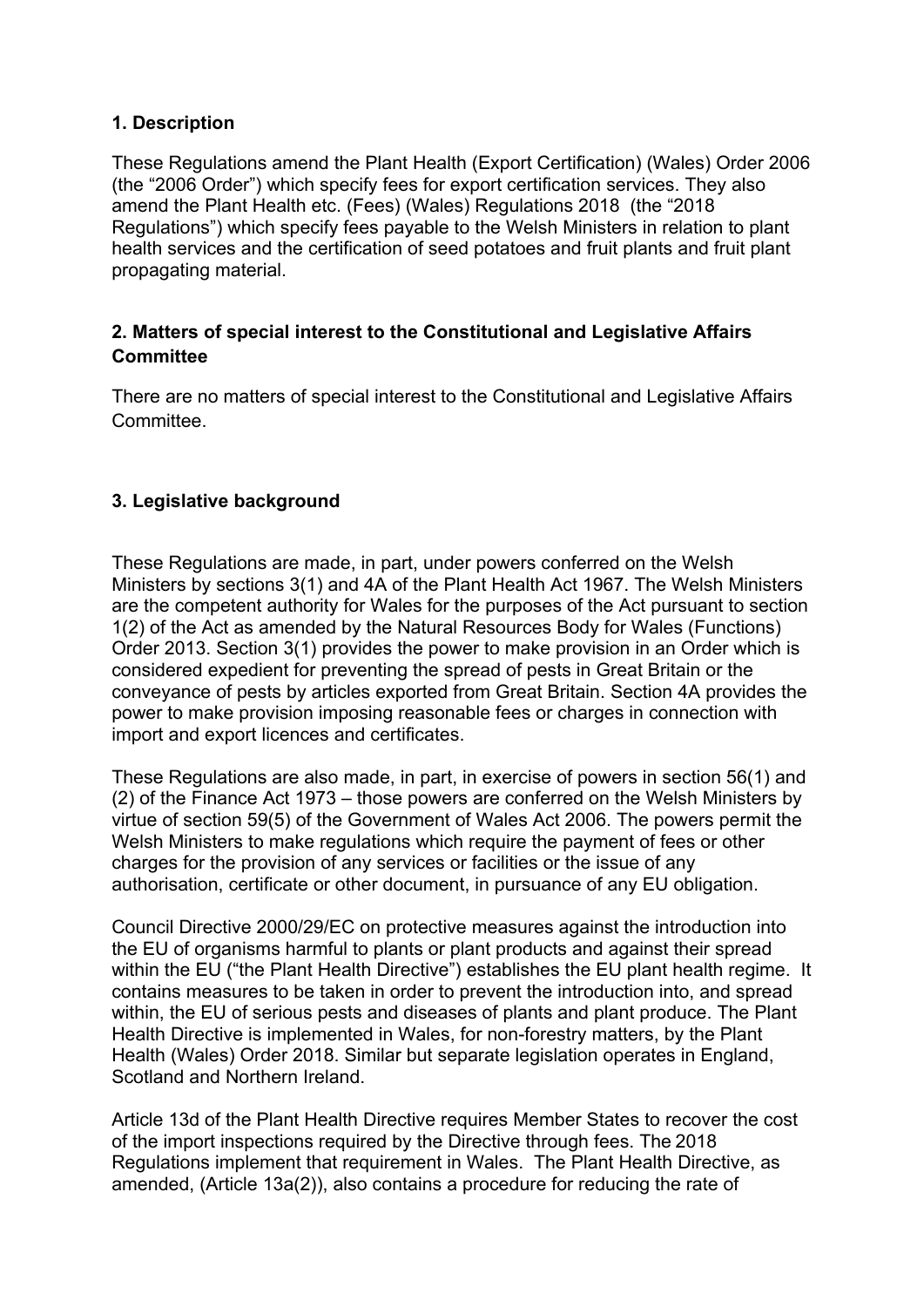inspections of certain plant imports and for charging a correspondingly reduced fee for inspections.

In line with the principle that the costs of statutory services should be borne by users who benefit directly from a service, charges also apply for the following activities required by the Plant Health Directive:

- Sampling and testing of potatoes imported from Egypt and the Lebanon
- Plant passporting services
- Plant health licensing services

Seed potatoes produced and marketed in Wales and England must be certified under the Seed Potato Classification Scheme, which aims to provide assurance that seed potatoes delivered to buyers and growers meet the health and quality standards specified by the Seed Potatoes (Wales) Regulations 2016. The Regulations implement the requirements of Council Directive 2002/56/EC on the marketing of seed potatoes. Charges apply for the provision of seed potato certification services.

In order to prevent the introduction of harmful pests and diseases most countries outside the EU require that consignments of plants, plant products and other related plant material must meet certain plant health standards before they are allowed entry. These standards are laid down by the relevant authorities in each country and vary from country to country.

Most of these countries require that consignments must be accompanied by a phytosanitary (plant health) certificate issued by the National Plant Protection Organisation in the exporting country. A phytosanitary certificate provides importing countries with an assurance that consignments meet their plant health standards. The Animal and Plant Health Agency ("APHA") is responsible for issuing certificates in Wales on behalf of the Welsh Ministers. Consignments without this certificate are likely to be rejected at the point of entry, destroyed or returned to the exporting country. In most cases, depending on the requirements of the importing country, phytosanitary certificates can only be issued following satisfactory official inspection of the material for export. In some circumstances it may also be necessary for a sample of the material to be examined by the official laboratory, which for Wales is FERA Science Ltd. The 2006 Order provides for such export certification services and their fees.

These Regulations implement changes to fees for plant health statutory services to ensure that the full cost of service provision continues to be recovered. The changes also reflect adjustments in the cost of service delivery, as well as changes to ensure that all eligible costs are fully recovered and fees are applied fairly.

These Regulations require and have received Treasury consent.

These Regulations are subject to the negative resolution procedure.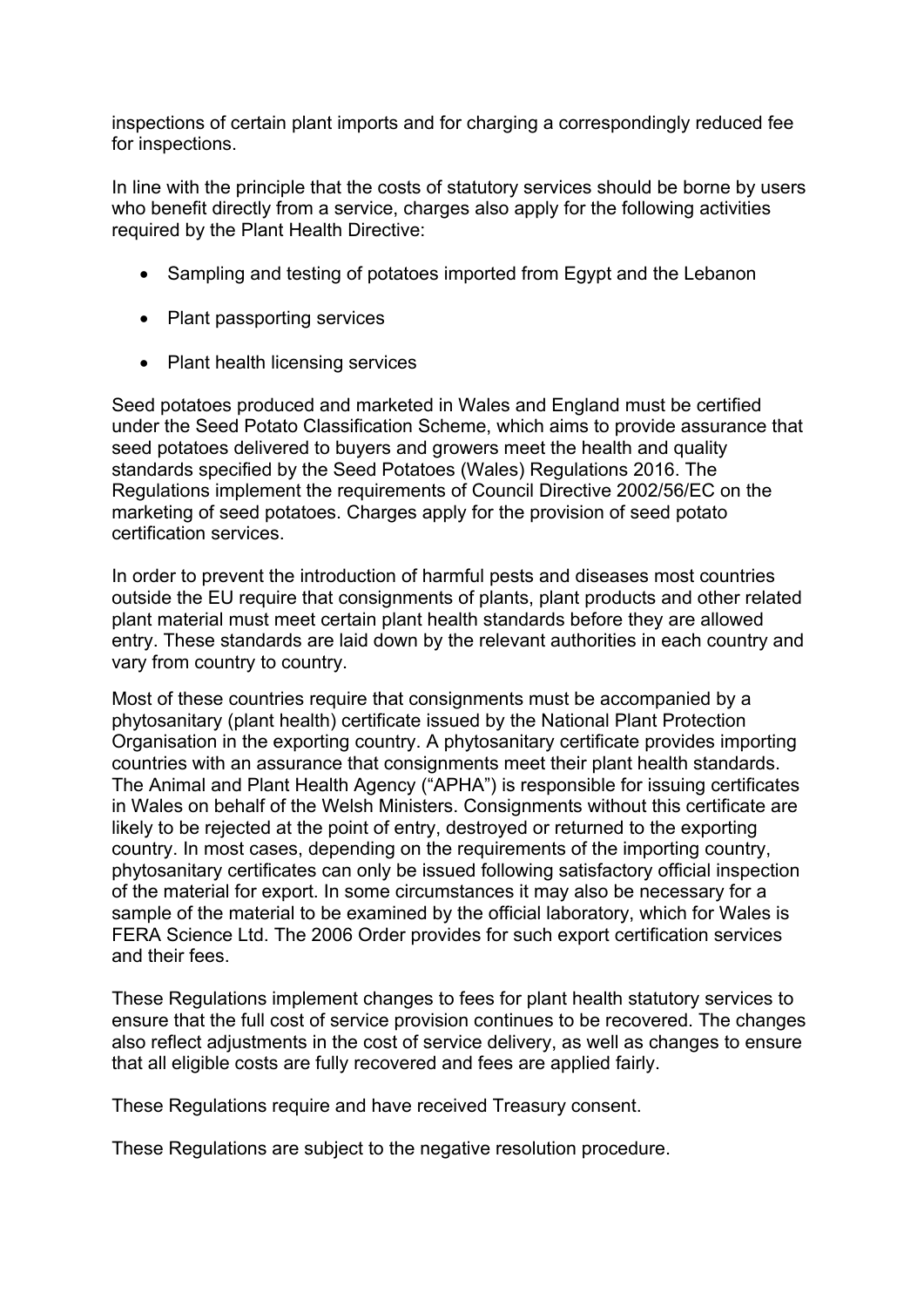## **4. Policy background**

The 2006 Order, and the 2018 Regulations, implemented in Wales the outcome of an England and Wales public consultation in 2017 on proposed changes to fees for import inspection, sampling and testing of potatoes originating in Egypt and the Lebanon, plant passporting, licensing, certification of seed potato and fruit plant and propagating material and export certification material services provided by APHA in England and Wales.

Those instruments implemented changes to the charging structure and fees for statutory plant health services, aligning them more closely to the cost of delivering the services to individual customers. The changes also reflected adjustments in the cost of service delivery, as well as changes to ensure that all eligible costs are fully recovered.

The response to the public consultation, published in March 2018, acknowledged that there were several outstanding charging issues which needed further review. Further issues were raised by stakeholders during 2018. These Regulations implement changes to fees to address those concerns.

Fees are reviewed annually to ensure full cost recovery is maintained. These Regulations also implement changes resulting from the latest review. In general fees are decreasing (as costs have decreased) but with significant increases in fees for monitoring compliance with licence terms and conditions, where a phased implementation is being put in place.

The significant changes to the package of fees being implemented by these Regulations are:

### **Amendment of the 2006 Order**

In the response to the 2017 consultation, the concessionary rate for export charges which has been in place since 1988 to support small-scale operators was reviewed. Small businesses and individuals who export small volumes of plant material are, subject to meeting certain criteria, eligible for a 50% reduction in export fees, up to a maximum value of services of £250 in any one financial year. Services required when this total is exceeded are charged at full price. The £250 maximum has not been updated for many years and is now out of step with export fees, which since April 2019 have been at full cost recovery and as such the benefit of the concessionary rate to small-scale exporters has been eroded away. Regulation 2(2) of these Regulations amend the 2006 Order so that those eligible for the concession will now get a 50% reduction in fees for export services up to a £750 maximum per year instead of the current maximum of £250 per year.

Under Regulation 2(3) the fees for export certification services set out in Schedule 3 of the 2006 Order are amended to ensure that full cost recovery is maintained.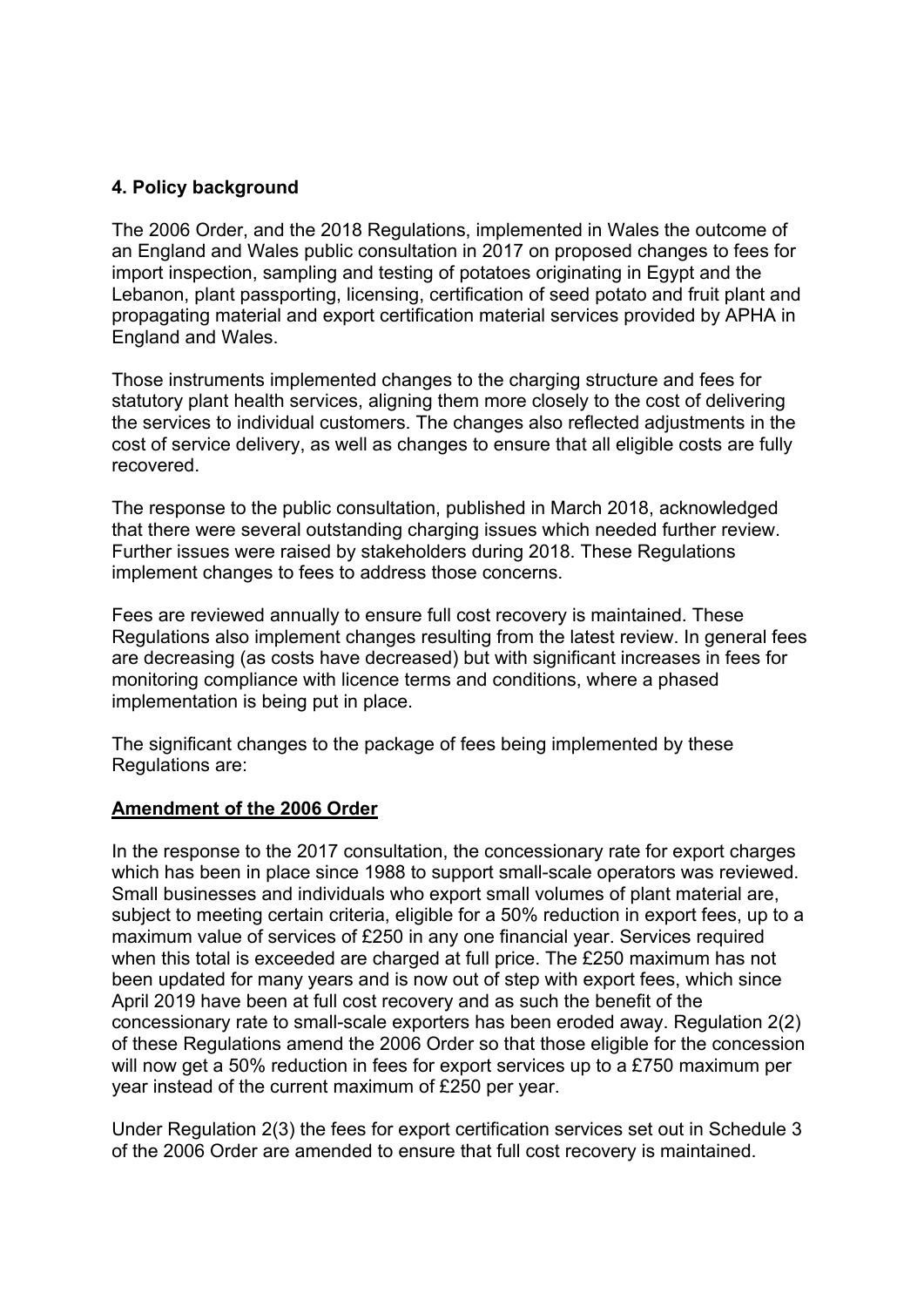### **Amendment of the 2018 Regulations**

At Regulation 3(6) the mechanism by which the fee for carrying out inspections in connection with the certification of fruit propagation material is calculated is changing from an hourly charge applied against site, travel and admin time, to an hourly charge applied against site time only.

The mechanism by which the fee for monitoring compliance with licence terms and conditions is calculated is changing from an hourly charge applied against site, travel and admin time, to an hourly charge applied against site time only. This will provide consistency with similar hourly charges for other plant health inspection services.

Given the increases in the hourly fee for licensing services, their introduction will be phased in steps so that full-cost recovery is achieved by October 2020, in order to support businesses and give them time to plan and prepare.

Currently, when an imported consignment includes plant material subject to a full rate of import inspection and also material subject to a reduced level of inspection (because it is from a lower risk country and involves a lower risk commodity) and consequentially a reduced fee, the importer is charged twice - both the full inspection fee (under Schedule 1 of the 2018 Regulations) and the reduced fee (under Schedule 2). In practical terms only a single inspection is carried out and in effect the importer is penalised for sourcing lower risk material. Regulation 3(2)(b)((ii) of these Regulations provide for a single fee for mixed consignments, whereby the importer would be charged the full import inspection fee, with no additional charge for plant material in the same consignment eligible for a reduced inspection rate.

Regulation 3(8) substitutes Schedule 2 to the 2018 Regulations which sets out reduced rate fees for certain plants and plant products which are subject to reduced levels of plant health checks agreed under the procedure provided for in Articles 13a(2) and 18(2) of Council Directive 2000/29/EC on protective measures against the introduction into the Community of organisms harmful to plants or plant products and against their spread within the Community (OJ No 169, 10.7.2000, p1). This gives effect to the latest notification published by the European Commission of the reduced plant health checks applicable to certain plants and plant products.

Regulation 3(11) substitutes Schedule 5 of the 2018 Regulations which sets out fees for soil sampling and testing and certification of seed potatoes including the provision of labels. The charges for seed potato labels have been revised to make it more equitable, particularly for those selling or exporting in small bags.

Current fees for inspecting basic and certified seed potatoes are set per 0.5 hectares, with part hectares rounded up to the nearest 0.5 hectare. The fees for pre-basic seed potatoes are set per 0.25 hectare, with part hectares rounded to 0.25 hectares. In response to the 2017 consultation, some stakeholders raised concerns that charging to nearest 0.5 hectare led to overcharging for this service. On further consideration, and in order to apportion the costs more fairly across seed potato growers, the part hectare charges for growing season inspections of all grades of seed potatoes, except pre-basic grade PBTC, will be rounded to 0.1 hectare.